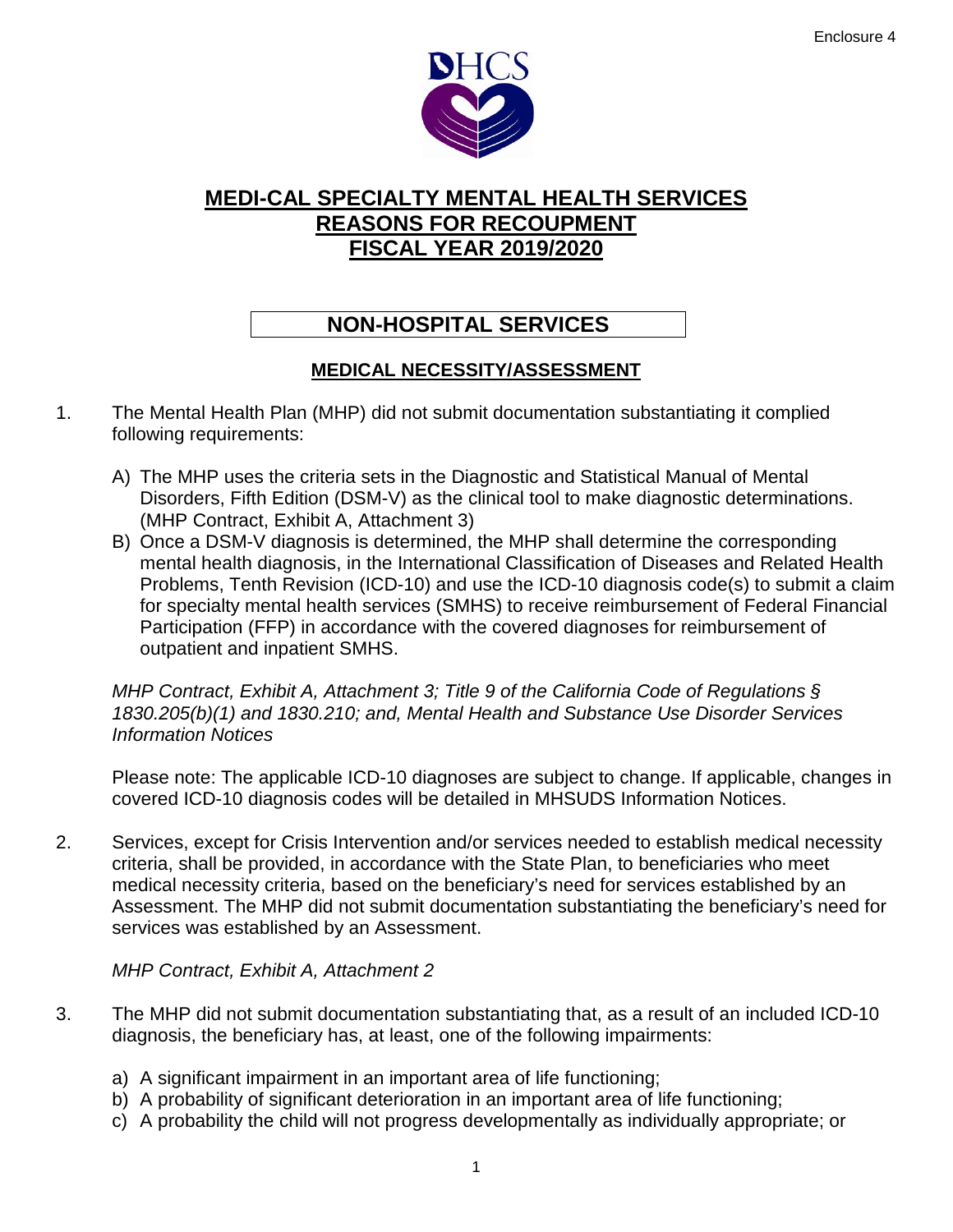d) For full-scope Medi-Cal beneficiaries under the age of 21 years, a condition as a result of the mental disorder that specialty mental health services can correct or ameliorate.

*CCR, title 9, chapter 11, section 1830.205(b)(2)(A – C); CCR, title 9, chapter 11, section 1830.210(a)(3)*

#### **CLIENT PLAN**

4. Services shall be provided, in accordance with the State Plan, based on the beneficiary's need for services established by an Assessment and documented in the Client Plan. Services were claimed:

A) Prior to the initial Client Plan being in place; or

B) During the period where there was a gap or lapse between client plans; or,

C) When the planned service intervention was not on the current client plan.

*An approved client plan must be in place prior to service delivery for the following SMHS:*

- *Mental health services (except assessment, client plan development)*
- *Intensive Home Based Services (IHBS)*
- *Specific component of TCM and ICC: Monitoring and follow up activities to ensure the beneficiary's client plan is being implemented and that it adequately addresses the beneficiary's individual needs*
- *Therapeutic Behavioral Services (TBS)*
- *Day treatment intensive*
- *Day rehabilitation*
- *Adult residential treatment services*
- *Crisis residential treatment services*
- *Medication Support (non-assessment/evaluation, non-plan development and nonurgent)*
- *Psychiatric Health Facility Services (Cal. Code Regs., tit. 22, § 77073.)*
- *Psychiatric Inpatient Services (Code Fed. Regs., tit. 42, § 456.180(a); Cal. Code Regs tit. 9 §§ 1820.230 (b), 1820.220 (l)(i))*

*MHP Contract.; State Plan, Section 3, Supp. 3 to Att. 3.1-A (SPA 12-025), page 2c; MHSUDS Information Notice 17-040*

#### **PROGRESS NOTES**

- 5. The MHP did not submit documentation substantiating that the focus of the intervention is to address the beneficiary's included mental health condition.
	- a) A significant impairment in an important area of life functioning;
	- b) A probability of significant deterioration in an important area of life functioning;
	- c) A probability the child will not progress developmentally as individually appropriate; and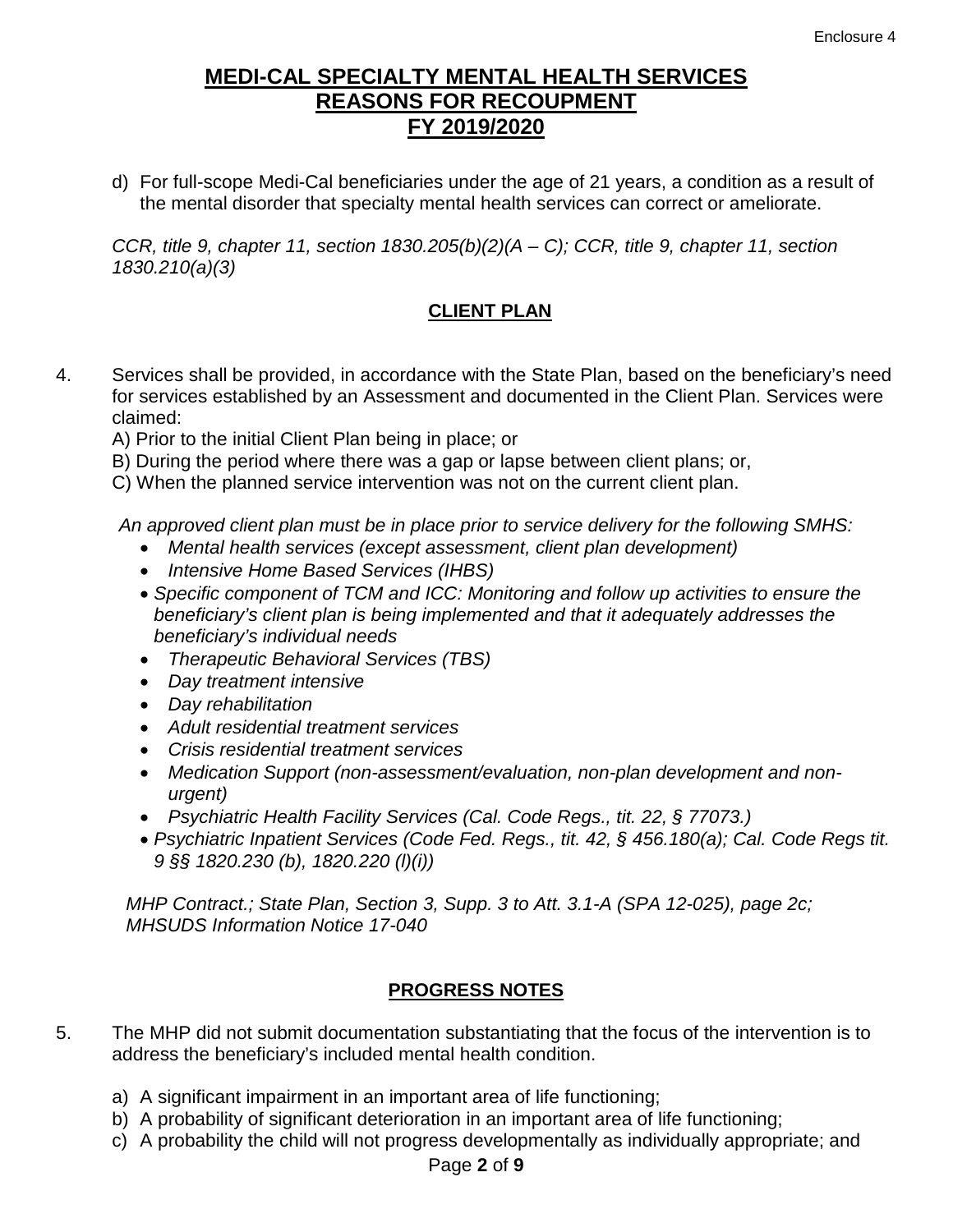d) For full-scope Medi-Cal beneficiaries under the age of 21 years, a condition as a result of the mental disorder that specialty mental health services can correct or ameliorate.

*CCR, title 9, chapter 11, section 1830.205(b)(3)(A); CCR, title 9, chapter 11, section 1840.112(b)(4)*

- 6. The MHP did not submit documentation substantiating the expectation that the intervention will do, at least, one of the following:
	- a) Significantly diminish the impairment;
	- b) Prevent significant deterioration in an important area of life functioning;
	- c) Allow the child to progress developmentally as individually appropriate; or
	- d) For full-scope Medi-Cal beneficiaries under the age of 21 years, correct or ameliorate the condition.

*CCR, title 9, chapter 11, section 1830.205(b)(3)(B); CCR, title 9, chapter 11, section 1810.345(c)*

7. The progress note does not describe how services provided to the beneficiary reduced impairment, restored functioning, prevented significant deterioration in an important area of life functioning, or how services were necessary to correct or ameliorate a beneficiary's (under the age of 21) mental health condition.

*MHP Contract, Exhibit A, Attachment 9*

- 8. The MHP did not submit a progress note corresponding to the claim submitted to DHCS for reimbursement, as follows:
	- a) No progress note submitted
	- b) The progress note provided by the MHP does not match the claim submitted to DHCS for reimbursement in terms of the following:
		- 1) Specialty Mental Health Service claimed.
		- 2) Date of service, and/or
		- 3) Units of time.

*CCR title 9, sections 1840.316 - 1840.322, and 1810.440(c), CCR, title 22, section 51458.1(a)(3)(4); MHP Contract ; CCR, title 9, section 1840.112(b)(3)*

9. The service was provided while the beneficiary resided in a setting where the beneficiary was ineligible for Federal Financial Participation (e.g., Institution for Mental Disease [IMD], jail, and other similar settings, or in a setting subject to lockouts per CCR, title 9, chapter 11).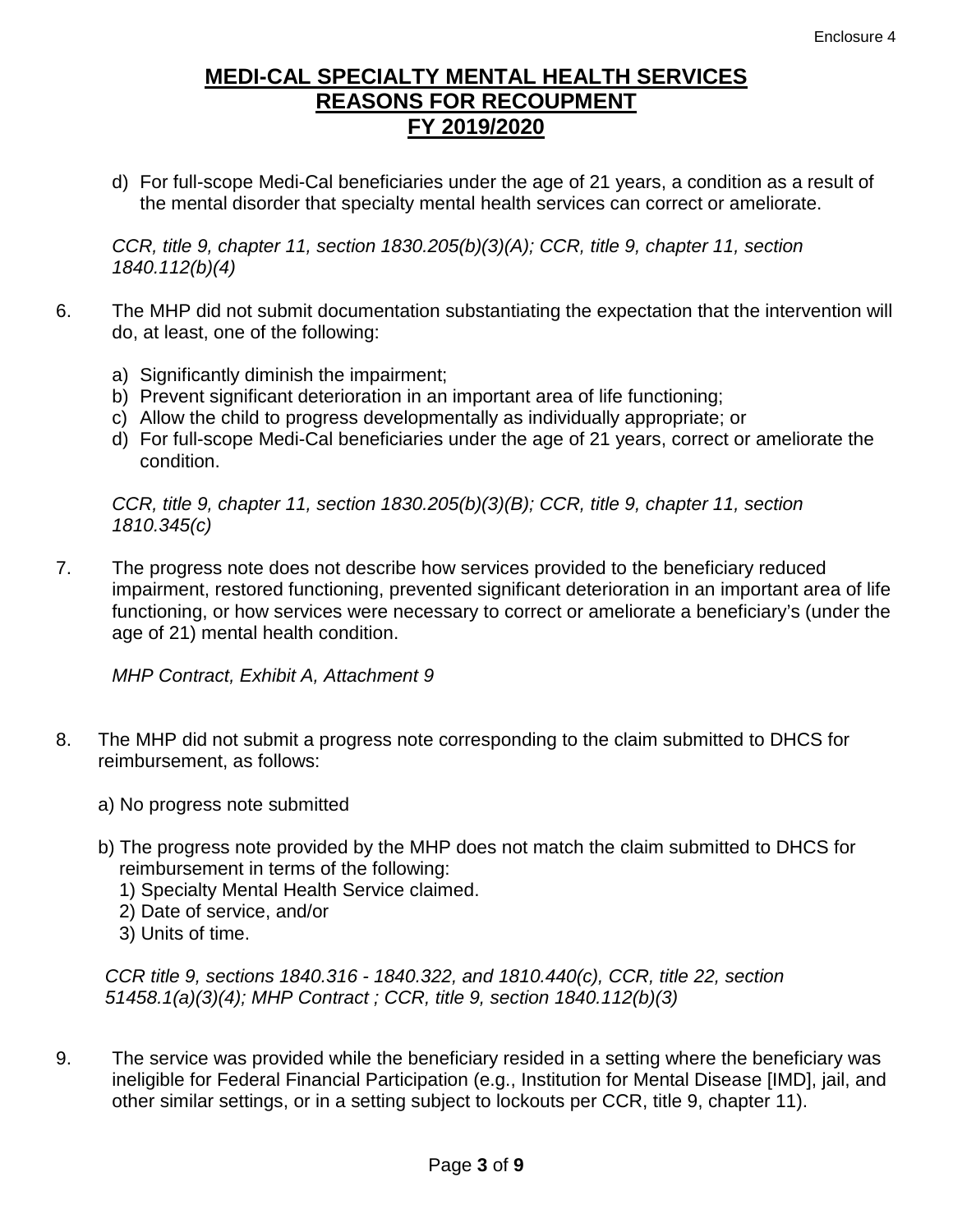*NOTE: When a beneficiary who resides in a setting in which s/he would normally be ineligible for Medi-Cal is moved off grounds to an acute psychiatric inpatient hospital or PHF, that individual again becomes Medi-Cal eligible (unless the hospital is free-standing with more than 16 beds and is thus considered an IMD and the beneficiary is between the ages of 21-64).*

*CCR, title 9, chapter 11, section 1840.312(g-h); CCR, title 9, chapter 11, sections 1840.360- 1840.374; Code of Federal Regulations (CFR), title 42,* part 435, *sections 435.1008* – *435.1009; CFR, title 42, section 440.168; CCR, title 22, section 50273(a)(1-9); CCR, title 22, section 51458.1(a)(8); United States Code (USC), title 42, chapter 7, section 1396d*

10. The service was provided to a beneficiary in juvenile hall and when ineligible for Medi-Cal. (A dependent minor in a juvenile detention center prior to disposition, if there is a plan to make the minor's stay temporary, is Medi-Cal eligible. See CCR, title 22, section 50273(c)(5) A delinquent minor is only Medi-Cal eligible after adjudication for release into community. See CCR, title 22, section 50273(c)(1))

*Code of Federal Regulations, title 42, sections 435.1009* – *435.1010; CCR, title 22, section 50273(a)(5-8), (c)(1, 5)*

- 11. The service provided was solely for one of the following:
	- a) Academic educational service
	- b) Vocational service that has work or work training as its actual purpose
	- c) Recreation
	- d) Socialization that consists of generalized group activities that do not provide systematic individualized feedback to the specific targeted behaviors
	- e) Transportation
	- f) Clerical
	- g) Payee Related

*CCR, title 9, sections 1810.247, 1810.345(a), 1810.355(a)(2), 1830.205(b)(3), and 1840.312(af); title 22, chapter 3, section 51458.1(a)(5),(7);*

12. The claim for a group activity, which is provided as a Mental Health Service, Medication Support, Crisis Intervention, or TCM service, was not properly apportioned to all clients present, and resulted in excess time claimed.

*CCR, title 9, section 1840.316(b)(2); Medi-Cal Billing Manual, Chapter 7, section 7.5.5.; MHSUDS Information Notice 17-040*

13. For service activities involving one (1) or more providers, progress notes, or other relevant documentation in the medical record, did not clearly include the following: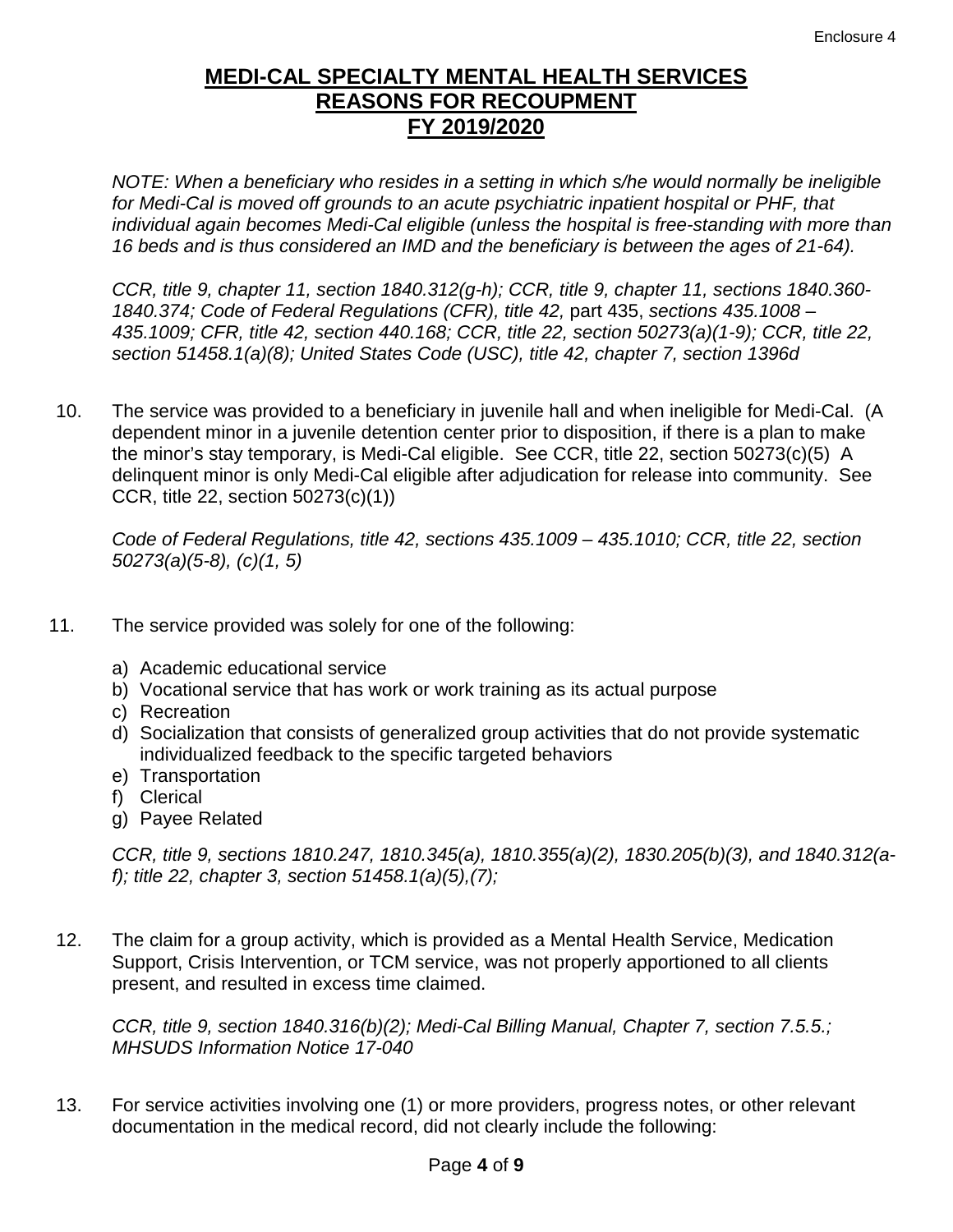- a) The total number of providers and their specific involvement r in the context of the mental health needs of the beneficiary; **or**
- b) The specific amount of time of involvement of each provider in providing the service, including travel and documentation time if applicable; *or*
- c) The total number of beneficiaries participating in the service activity.

*CCR, title 9, section 1840.316(b)(2); Medi-Cal Billing Manual, Chapter 7, section 7.5.5.; MHSUDS Information Notice 17-040*

14. The progress note was not signed (or electronic equivalent) by the person(s) providing the service.

*MHP Contract; MHSUDS Information Notice 17-040*

- 15. The MHP did not submit documentation that a valid services was provided to, or on behalf of, the beneficiary:
	- a) No show / appointment cancelled, and no other eligible service documented (e.g., chart review to prepare for an appointment that turns out to be a "no show'), or
	- b) Service provided did not meet the applicable definition of a SMHS.

*CCR, title 9, section 1840.112(b)(3); title 22, section 51470(a); MHSUDS Information Notice 17- 040; MHP Contract, Exhibit E, Attachment 1*

16. The service provided was not within the scope of practice of the person delivering the service.

*CCR, title 9, section 1840.314(d); MHSUDS Information Notice 17-040*

# **DAY TREATMENT INTENSIVE / DAY REHABILITATION (DTI / DR)**

17. On a day where the beneficiary was present for at least 50% of the scheduled DTI/DR program time, but was not in attendance for the full hours of operation for that day, there is no documentation of the reason for an "unavoidable absence" which clearly explains why the beneficiary could not be present for the full program on the day claimed.

*CCR, title 9, 1840.318; DMH Information Notice 03-03; MHP Contract; MHSUDS Information Notice 17-040;*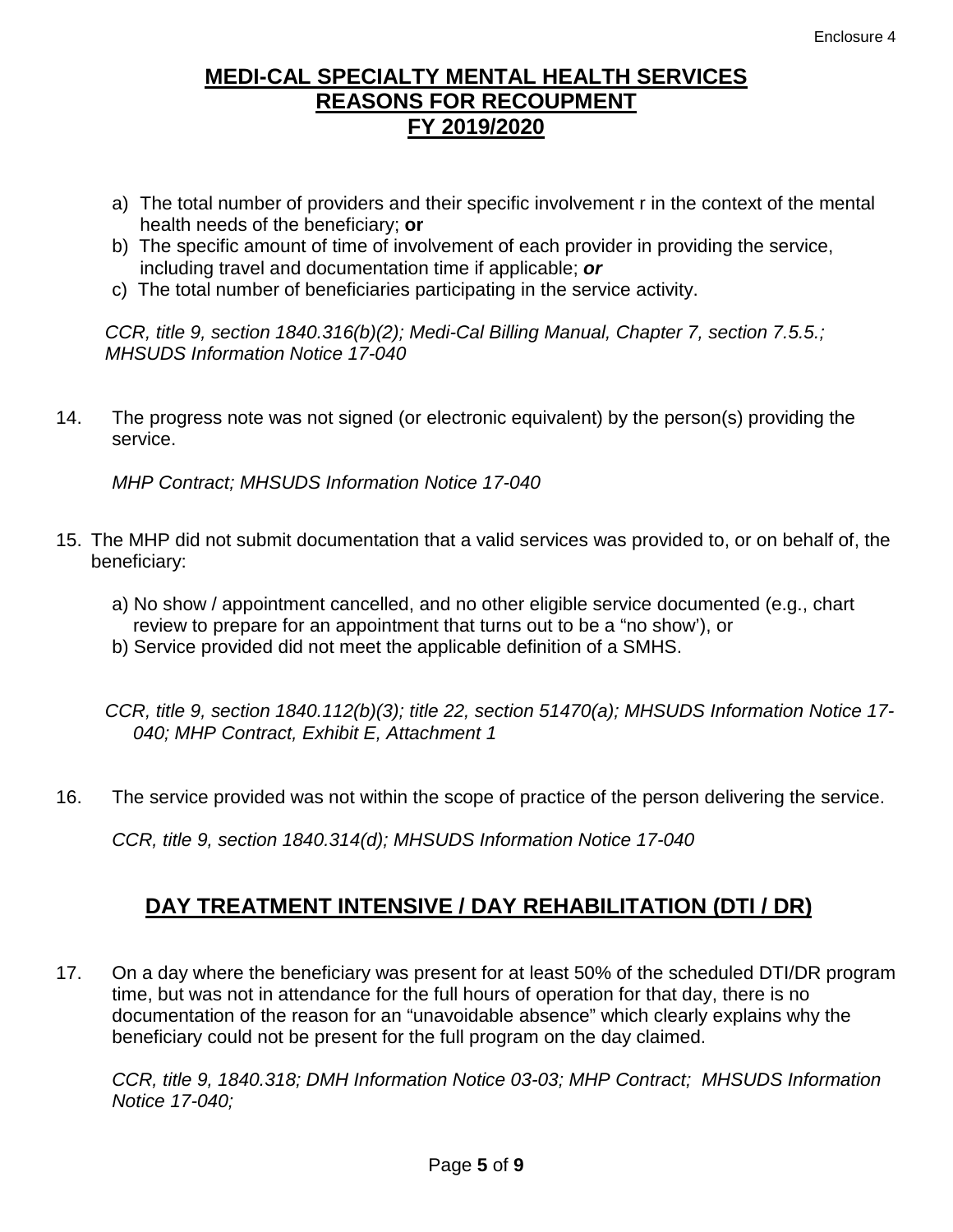18. The actual number of hours and minutes the beneficiary attended the DTI/DR program (e.g., 3 hours and 58 minutes) is not documented and for this reason it cannot be established that the beneficiary was present for at least 50% of the program time for the day reviewed.

*DMH Information Notice 03-03; MHP Contract; MHSUDS Information Notice 17-040;*

- 19. Documentation reviewed, including the written weekly schedule for DTI/DR along with the progress notes, reflects that the program does not meet the time requirements for a half-day or full-day program as follows:
	- a) Breaks and/or meal times were counted in order to meet the time requirements,
	- b) Half day program was less than 3 hours (requirement is for 4 hours or less, but a minimum of 3 hours)
	- c) Full day program was 4 hours or less (requirements is for more than 4 hours)

*CCR, title 9, 1840.318; DMH Information Notice 03-03; MHP Contract; MHSUDS Information Notice 17-040*

- 20. Required DTI/DR documentation was not present as follows:
	- a) There was not a clinical summary present for Day Treatment Intensive Services for the week of the service reviewed
	- b) There was not a daily progress note present for Day Treatment Intensive Services for the day of the service reviewed
	- *c)* There was not a weekly progress note present for Day Rehabilitation Services for the week of the service reviewed

*CCR, title 9, 1840.318; DMH Information Notice 03-03; MHP Contract; MHSUDS Information Notice 17-040*

# **HOSPITAL SERVICES**

### **MEDICAL NECESSITY**

- 21. Admission
	- a) Documentation in the medical record does not establish that the beneficiary has a diagnosis contained in Section 1820.205(a)(1)(A-R).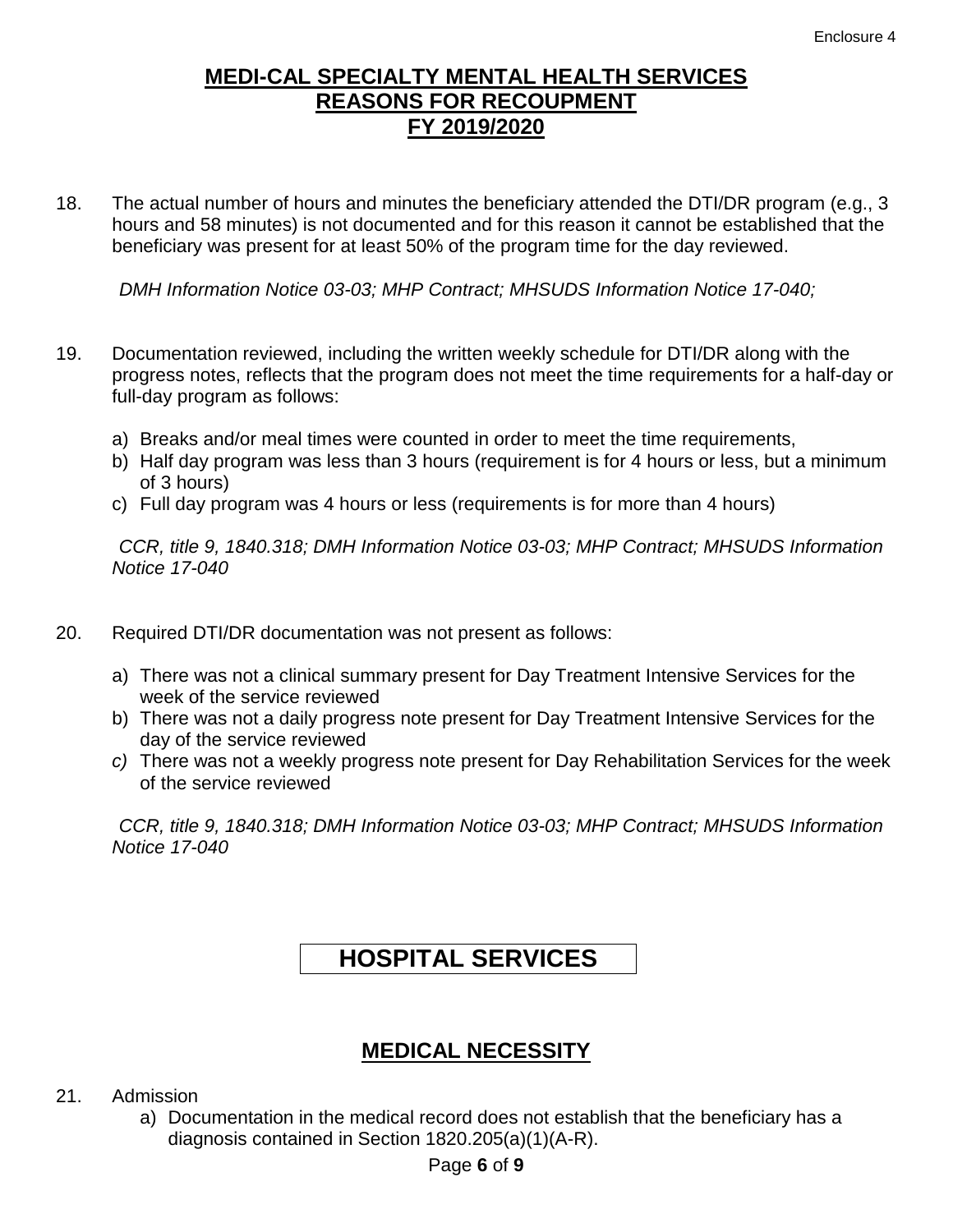- b) Documentation in the medical record does not establish that the beneficiary could not be safely treated at a lower level of care, except a beneficiary who can be safely treated with crisis residential treatment services or psychiatric health facility services shall be considered to have met this criterion.
- c) Documentation in the medical record does not establish that, as a result of a mental disorder listed in Section 1820.205(a)(1)(A-R), the beneficiary requires admission to an acute psychiatric inpatient hospital for one of the following reasons:
	- Presence of symptoms or behaviors that represent a current danger to self or others, or significant property destruction
	- Presence of symptoms or behaviors that prevent the beneficiary from providing for, or utilizing, food, clothing or shelter
	- Presence of symptoms or behaviors that present a severe risk to the beneficiary's physical health
	- Presence of symptoms or behaviors that represent a recent, significant deterioration in ability to function
	- Presence of symptoms or behaviors that require further psychiatric evaluation, medication treatment, or other treatment that can reasonably be provided only if the patient is hospitalized

*CCR, title 9, section 1820.205(a); See Also title 9, sections 1820.220, 1820.225 and 1820.230.*

#### 22. Continued Stay Services

- a) Documentation in the medical record does not establish the continued presence of a diagnosis contained in Section 1820.205(a)(1)(A-R)
- b) Documentation in the medical record does not establish that the beneficiary could not be safely treated at a lower level of care, except that a beneficiary who can be safely treated with crisis residential treatment services or psychiatric health facility services shall be considered to have met this criterion
- c) Documentation in the medical record does not establish that, as a result of a mental disorder listed in Section 1820.205(a)(1)(A-R), the beneficiary requires continued stay services in an acute psychiatric inpatient hospital for one of the following reasons:
	- Presence of symptoms or behaviors that represent a current danger to self or others, or significant property destruction
	- Presence of symptoms or behaviors that prevent the beneficiary from providing for, or utilizing food, clothing or shelter
	- Presence of symptoms or behaviors that present a severe risk to the beneficiary's physical health
	- Presence of symptoms or behaviors that represent a recent, significant deterioration in ability to function
	- Presence of symptoms or behaviors that require further psychiatric evaluation, medication treatment, or other treatment that can reasonably be provided only if the patient is hospitalized
	- Presence of a serious adverse reaction to medications, procedures or therapies requiring continued hospitalization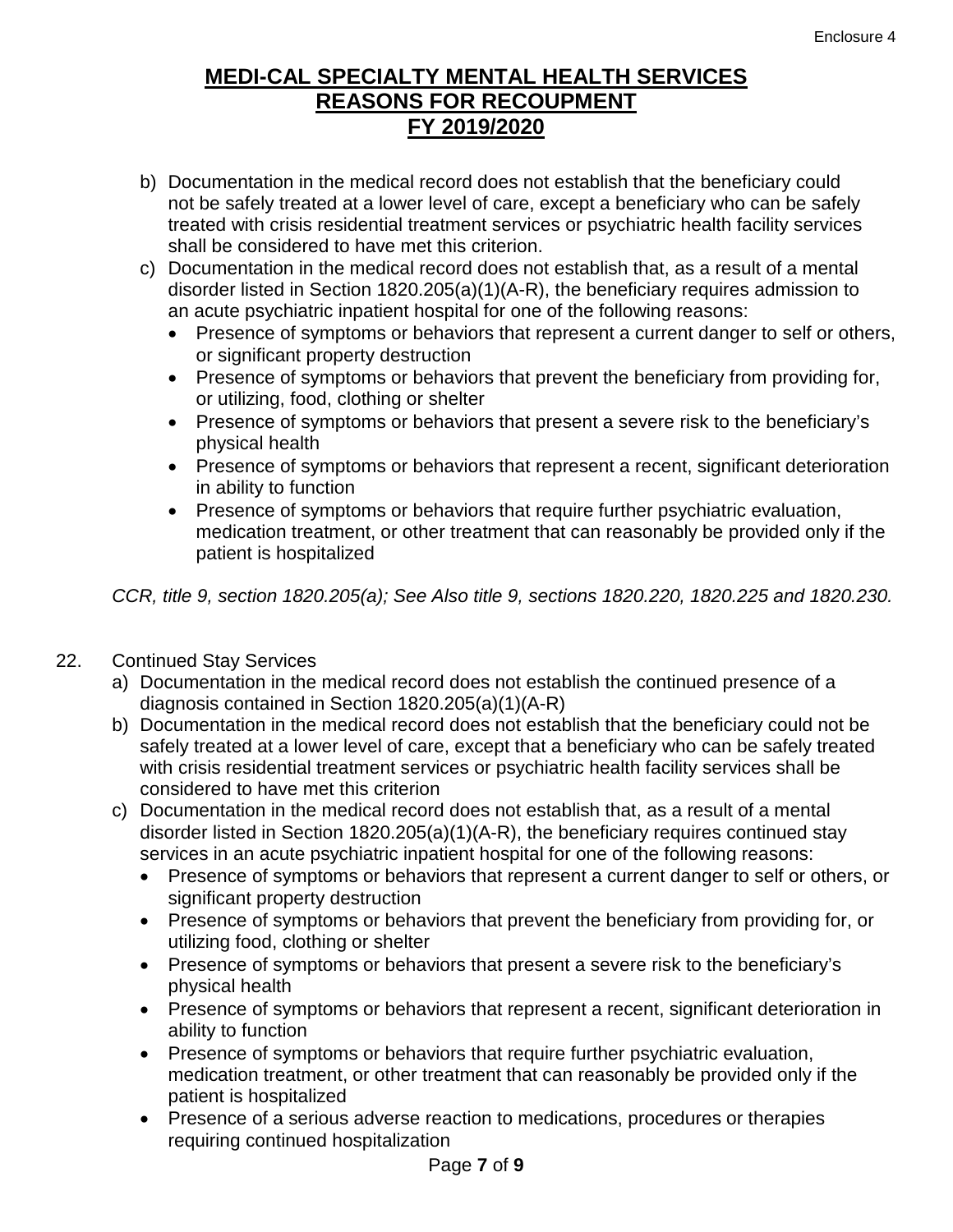- Presence of new indications that meet medical necessity criteria specified in 22.a.above
- Presence of symptoms or behaviors that require continued medical evaluation or treatment that can only be provided if the beneficiary remains in an acute psychiatric inpatient hospital

*CCR, title 9, section 1820.205 See Also title 9, sections 1820.220, 1820.225 and 1820.230.*

#### **ADMINISTRATIVE DAY REQUIREMENTS**

23. Documentation in the medical record does not establish that the beneficiary previously met medical necessity for acute psychiatric inpatient hospital service during the current hospital stay.

*CCR, title 9, section 1820.205(b,) See Also sections 1820.220(a)(5), (l)(5)(A), 1820.230(a)(2), (d)(1),(2)(A).*

- 24. Documentation provided by the MHP does not establish that there is no appropriate, non-acute residential treatment facility within a reasonable geographic area and the hospital does not document contacts with a minimum of five (5) appropriate, non-acute residential treatment facilities per week for placement of the beneficiary subject to the following requirements:
	- a) The MHP or its designee may waive the requirement of five (5) contacts per week if there are fewer than five (5) appropriate, non-acute residential treatment facilities available as placement options for the beneficiary. In no case shall there be less than one (1) contact per week.
	- b) The lack of placement options at appropriate, residential treatment facilities and the contacts made at appropriate treatment facilities shall be documented to include but not be limited to:
		- i. The status of the placement option
		- ii. The date of the contact
		- iii. Signature of the person making the contact

*CCR, title 9, sections 1820.220(a)(5), (l)(5)(B), 1820.230(d)(2)(B)*

#### **CLIENT PLAN**

25. The medical record does not contain a written plan of care (also referred to as a client plan) for a beneficiary.

*Code of Federal Regulations, title 42, section 456.180; CCR, title 9, section 1820.210*